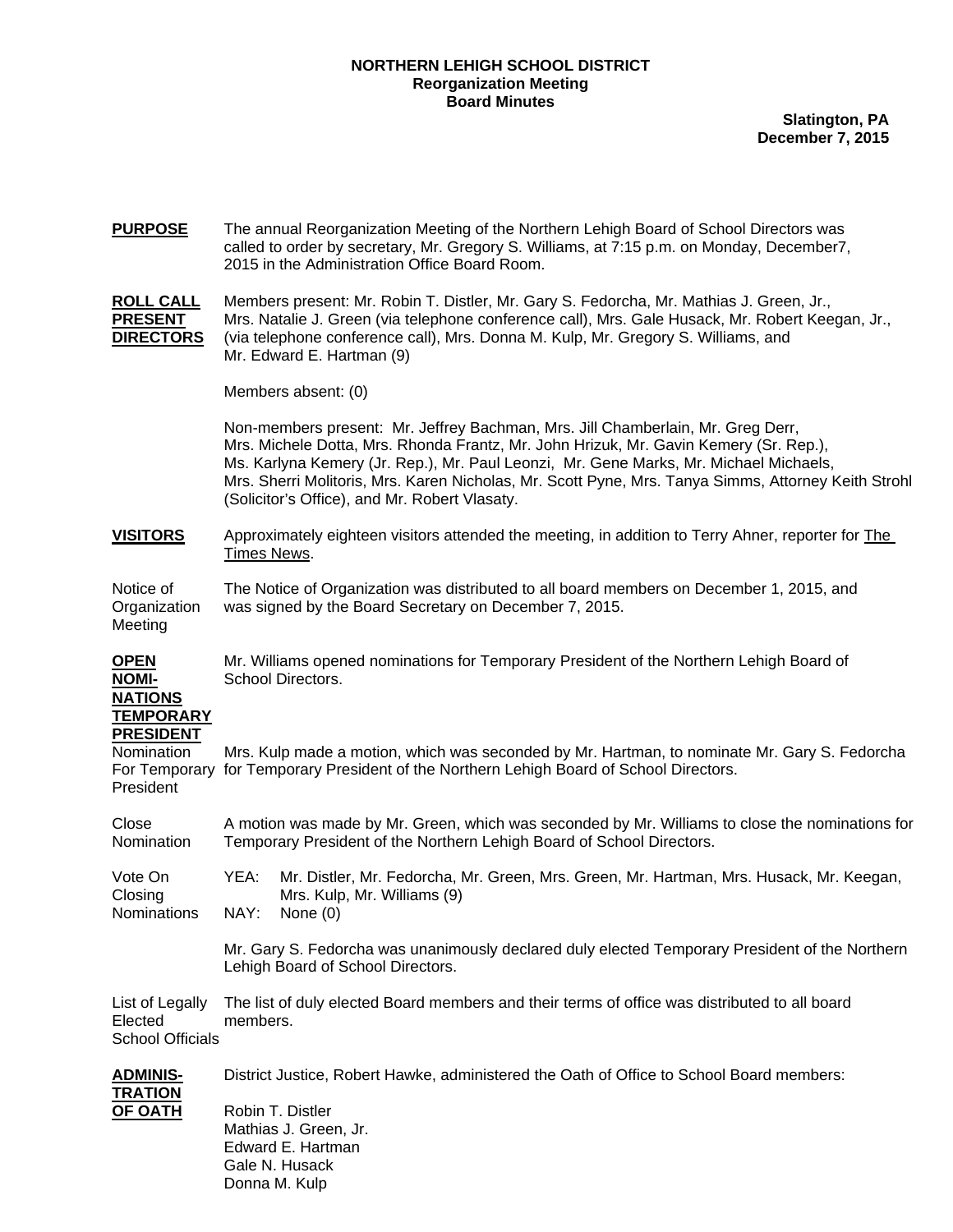| <b>ELECTION</b><br>OF                                      | Mr. Gary S. Fedorcha, Temporary President, called for nominations for President<br>of the Northern Lehigh Board of School Directors for a one-year term.                                                                                                                                          |                                                                                                                                        |  |  |  |
|------------------------------------------------------------|---------------------------------------------------------------------------------------------------------------------------------------------------------------------------------------------------------------------------------------------------------------------------------------------------|----------------------------------------------------------------------------------------------------------------------------------------|--|--|--|
| <b>PRESIDENT</b><br><b>Nominations</b><br>For<br>President | Mr. Distler made a motion, which was seconded by Mrs. Kulp, to nominate Mr. Edward E.<br>Hartman for President of the Northern Lehigh Board of School Directors for a one-year term.                                                                                                              |                                                                                                                                        |  |  |  |
| Close<br>Nominations                                       | A motion was made by Mr. Green which was seconded by Mr. Williams, that nominations for<br>President of the Northern Lehigh Board of School Directors be closed.                                                                                                                                  |                                                                                                                                        |  |  |  |
| Vote On<br>Closing<br>Nominations                          | YEA:<br>NAY:                                                                                                                                                                                                                                                                                      | Mr. Distler, Mr. Fedorcha, Mr. Green, Mrs. Green, Mr. Hartman, Mrs. Husack, Mr. Keegan,,<br>Mrs. Kulp, Mr. Williams, (9)<br>None $(0)$ |  |  |  |
| Edward E.<br>Hartman<br><b>Board</b><br>President          | Mr. Edward E. Hartman was unanimously declared duly elected President of the Northern<br>Lehigh Board of School Directors for a one-year term.                                                                                                                                                    |                                                                                                                                        |  |  |  |
| <b>ELECTION</b><br>OF VICE<br><b>PRESIDENT</b>             | President Hartman called for nominations for Vice-President of the Northern Lehigh Board of<br>School Directors for a one-year term.                                                                                                                                                              |                                                                                                                                        |  |  |  |
| Nominations<br>For Vice-<br>President                      | Mrs. Kulp made a motion, which was seconded by Mr. Green, to nominate Mr. Gary<br>S. Fedorcha for Vice-President of the Northern Lehigh Board of School Directors for a<br>one-year term.                                                                                                         |                                                                                                                                        |  |  |  |
| Close<br>Nominations<br>For Vice-<br>President             | A motion was made by Mr. Williams, with a second by Mr. Distler, that the nominations for<br>Vice-President of the Northern Lehigh Board of School Directors be closed.                                                                                                                           |                                                                                                                                        |  |  |  |
| Vote On<br>Closing<br><b>Nominations</b>                   | YEA:<br>NAY:                                                                                                                                                                                                                                                                                      | Mr. Distler, Mr. Fedorcha, Mr. Green, Mrs. Green, Mrs. Husack, Mr. Keegan,<br>Mrs. Kulp, Mr. Williams, Mr. Hartman, (9)<br>None $(0)$  |  |  |  |
| Gary S.<br>Fedorcha<br>Board<br>Vice-President             | Mr. Gary S. Fedorcha was unanimously declared duly elected Vice-President of the Northern<br>Lehigh Board of School Directors for a one-year term.                                                                                                                                                |                                                                                                                                        |  |  |  |
|                                                            | Mr. Hartman thanked and congratulated the school board members for their dedication<br>to the students and the entire Northern Lehigh community.                                                                                                                                                  |                                                                                                                                        |  |  |  |
| <b>SET BOARD</b><br><b>MEETING</b><br><b>TIMES AND</b>     | A motion was made by Mr. Fedorcha with a second by Mrs. Kulp, that the Board of Education<br>approves the Board Meeting Calendar dates, times and places as presented for 2016.                                                                                                                   |                                                                                                                                        |  |  |  |
| <b>PLACES</b>                                              | YEA:<br>NAY:                                                                                                                                                                                                                                                                                      | Mr. Distler, Mr. Fedorcha, Mr. Green, Mrs. Green, Mrs. Husack, Mr. Keegan,<br>Mrs. Kulp, Mr. Williams, Mr. Hartman, (9)<br>None $(0)$  |  |  |  |
| <b>RULES AND</b><br><b>REGULA-</b><br><b>IONS</b>          | Mrs. Kulp made a motion, which was seconded by Mr. Fedorcha, that as stipulated in<br>Section 407 of the Pennsylvania School Code of 1949, as amended, all Board meetings<br>will be conducted according to the rules and regulations approved in Northern Lehigh School<br>District Policy #006. |                                                                                                                                        |  |  |  |
|                                                            | YEA:                                                                                                                                                                                                                                                                                              | Mr. Distler, Mr. Fedorcha, Mr. Green, Mrs. Green, Mrs. Husack, Mr. Keegan,<br>Mrs. Kulp, Mr. Williams, Mr. Hartman, (9)                |  |  |  |